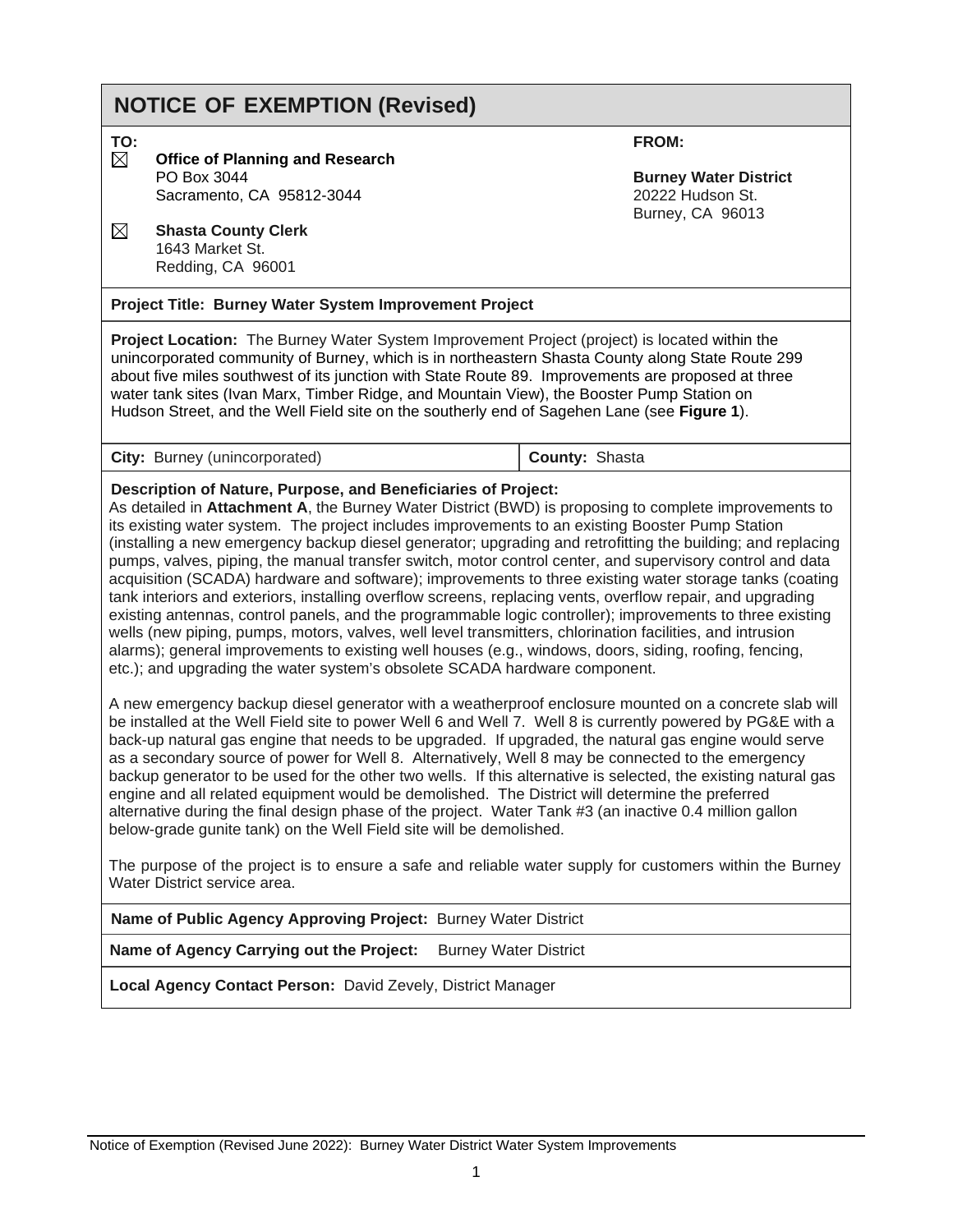**Exempt Status:** Categorical Exemption:

California Code of Regulations, Title 14, Division 6, Chapter 3 (CEQA Guidelines):

Class 1, §15301 (Existing Facilities)

Class 2, §15302 (Replacement or Reconstruction)

Class 3, §15303 (New Construction or Conversion of Small Structures)

Class 4, §15304 (Minor Alterations to Land)

#### **Reason Why Project Is Exempt:**

Class 1 includes the repair, maintenance, or minor alteration of existing public structures, facilities, and mechanical equipment, involving negligible or no expansion of use; Class 2 includes replacement or reconstruction of existing utility systems and/or facilities involving negligible or no expansion of capacity; Class 3 includes the installation of small new equipment and facilities in small structures; and Class 4 includes minor trenching and backfilling on land with a slope of less than ten percent where the surface is restored.

The project is consistent with the categorical exemptions noted above because work would consist of repair, upgrades, and minor alterations to existing structures; no expansion of capacity or use would occur; only minor trenching to install the new piping at the Well Field site would occur; and the ground surface would be restored,

As documented in **Attachment B**, the proposed project would not have a significant effect on the environment due to unusual circumstances; would not result in damage to scenic resources within a Scenic Highway; is not located on a hazardous waste site pursuant to §65962.5 of the Government Code; would not cause a substantial adverse change in the significance of a historical resource; and would not result in cumulative impacts.

Signature:

erely David Zevely **District Manager** 

Date: *Dlo 123/2012* 

Date Received for Filing at OPR:

## **Attachments:**

| <b>Project Vicinity and Location</b>                |
|-----------------------------------------------------|
| <b>Project Description</b>                          |
| Documentation in Support of a Categorical Exemption |
|                                                     |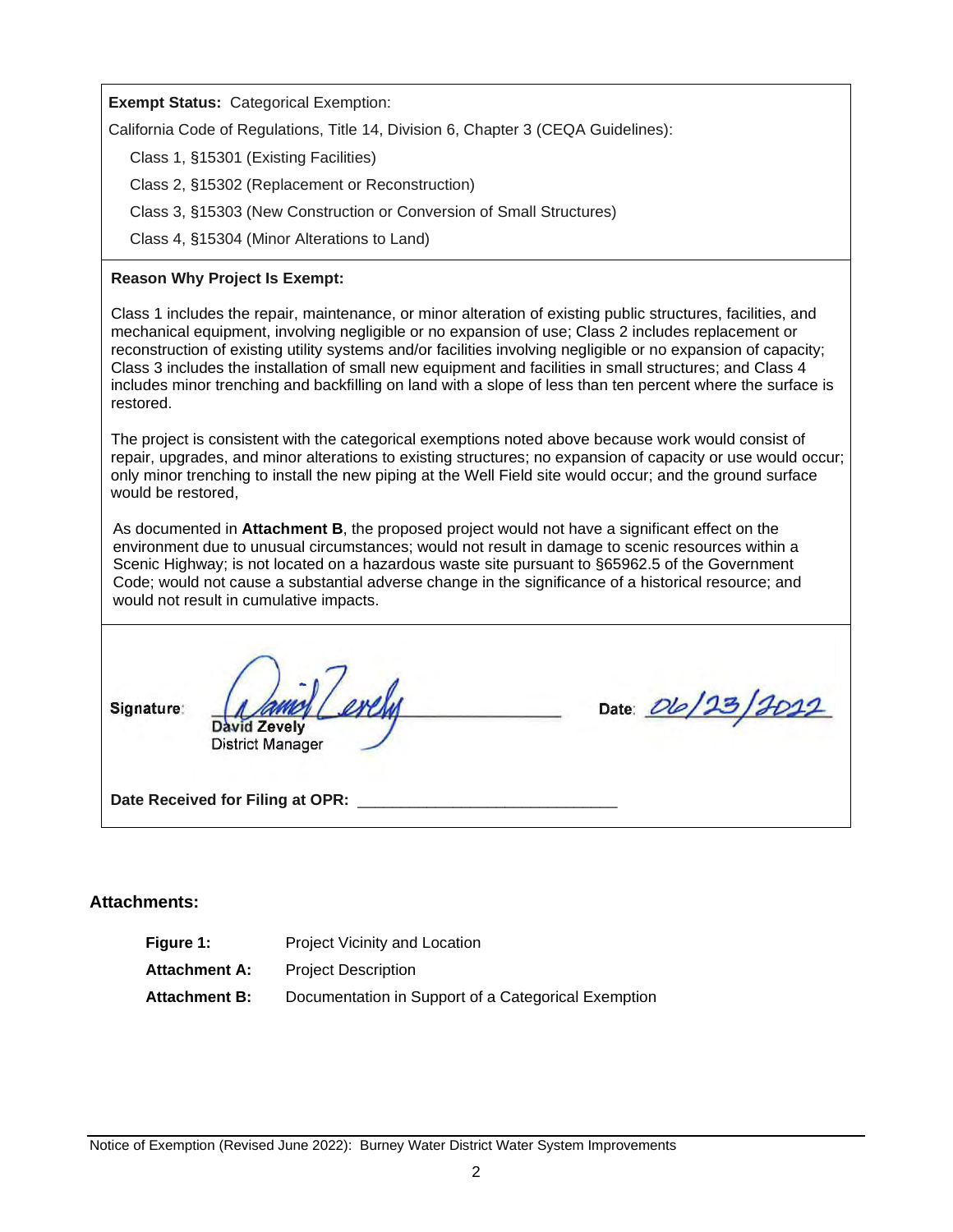

 $\equiv$ Feet<br>3,000

Figure 1 Figure 1<br> **Project Vicinity and Location**<br>
B<sub>ro</sub> and Location Elementary and Location

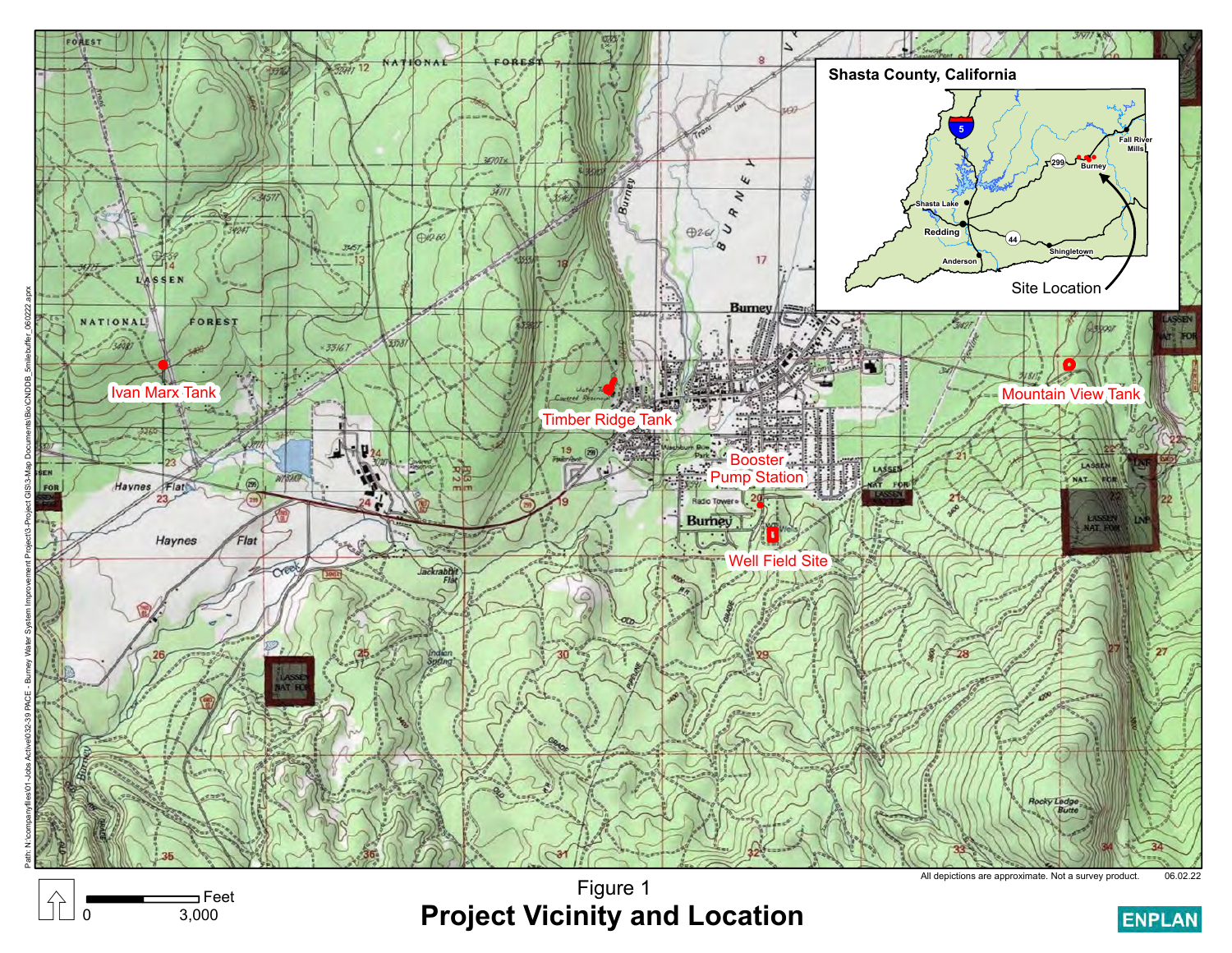## **ATTACHMENT A**

## **Project Description**

## **Burney Water District Water System Improvements**

## **EXISTING BOOSTER PUMP STATION**

*Hudson St. south of Timber Hill Dr.*

- Upgrade two existing 20 HP pumps with two new 125 HP pumps to deliver required flow.
- Install variable frequency drive (VFD), control panels, and upgrade electrical service and distribution equipment.
- Install SCADA hardware improvements, including antenna tower, to incorporate the water system into the new wastewater system SCADA software.
- Upgrade valving and piping inside the existing pump station to allow for adequate flow delivery through the station.
- Install new automatic transfer switch (ATS), a permanent emergency generator, and switchboard.
- Demolish existing diesel pump motor and fuel tank.
- Install insulation to roof and walls to prevent freezing.
- Install new AC and heat to ensure temperature of new equipment is adequately maintained.
- Install building security intrusion alarms and cameras on exterior fencing.
- Install new interior and exterior lighting for improved safety and security.
- Recoat building and epoxy coat floor.

## **WATER SYSTEM SCADA REPLACEMENT**

• Upgrade obsolete SCADA hardware components to be compatible with the new wastewater SCADA system – included in the CWSRF-funded Collection System and Wastewater Treatment Plant Improvement Projects currently under construction.

## **EXISTING WATER STORAGE TANKS**

## **Ivan Marx Tank** – *Northeast of Shasta Green Lumber Company*

• Recoat interior and exterior, install overflow screen, ladder gate, and fence around the tank. Upgrade existing antenna, control panel, and programmable logic controller (PLC).

## **Timber Ridge Tank** – *Timber Drive north of Holly Ave.*

• Recoat interior and exterior, install overflow screen, and replace vent. Upgrade existing antenna, control panel, and PLC.

## **Mountain View Tank** – *Mountain View Rd. east of SR 299*

• Recoat interior and exterior, and repair overflow. Upgrade existing antenna, control panel, and PLC.

Notice of Exemption (Revised June 2022): Burney Water District Water System Improvements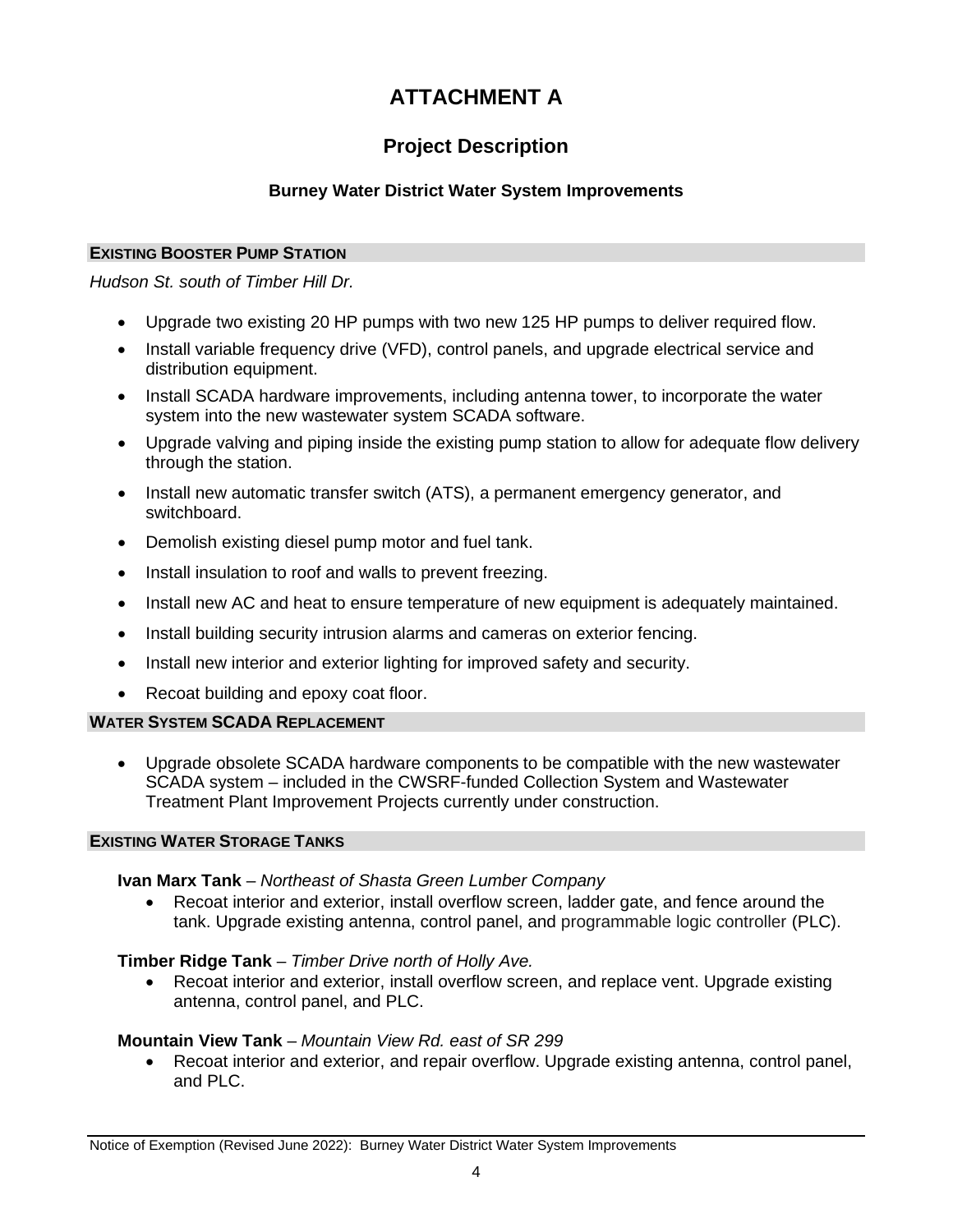**Water Tank #3 –** *Well Field site on Sagehen Ln.*

• Demolish existing 0.4 MG below-grade gunite tank.

#### **EXISTING WELL FIELD**

#### **EXISTING WELL 6:**

#### **Install the following new components:**

- Piping, and pipe supports.
- Magnetic flow meter with 4-20 mA output to SCADA.
- Pressure transmitter with 4-20 mA output to SCADA.
- Valves.
- Well pump/motor to be VFD controlled for system throttling.
- Concrete pump pedestal with motor adequately supported.
- Analog pressure gauges
- Well level transmitter with 4-20 mA output to SCADA. Put transmitter in PVC casing to allow for removal and maintenance.
- HVAC and heater Mitsubishi ductless system to ensure adequate cooling and heating of new PLC and VFD panels.
- Rain gutters.
- Intrusion alarms.
- Pump hatch in roof.
- Concrete pipe support for exterior discharge to waste piping.
- Liquid sodium hypochlorite chlorination facilities to be utilized in case of an emergency:
	- $\circ$  Spill pallets with day tanks or dual-walled day tanks.
	- o Metering pumps on shelf above day tanks.

#### **Upgrade the following existing components:**

- Roofing, metal standing seam, and roof facia.
- Gable end siding and trim ("Hardie Plank" materials).
- Dual pane windows (2) with grating for vandal protection.
- Window trim interior/exterior.
- Interior trim.
- Complete upgrade of the electrical and modification of SCADA hardware to be compatible with new wastewater SCADA system.
	- o Control panel.
	- o Electrical panel with local disconnect.
	- o VFD panel with local disconnect.
	- o Exterior and interior lighting.

Notice of Exemption (Revised June 2022): Burney Water District Water System Improvements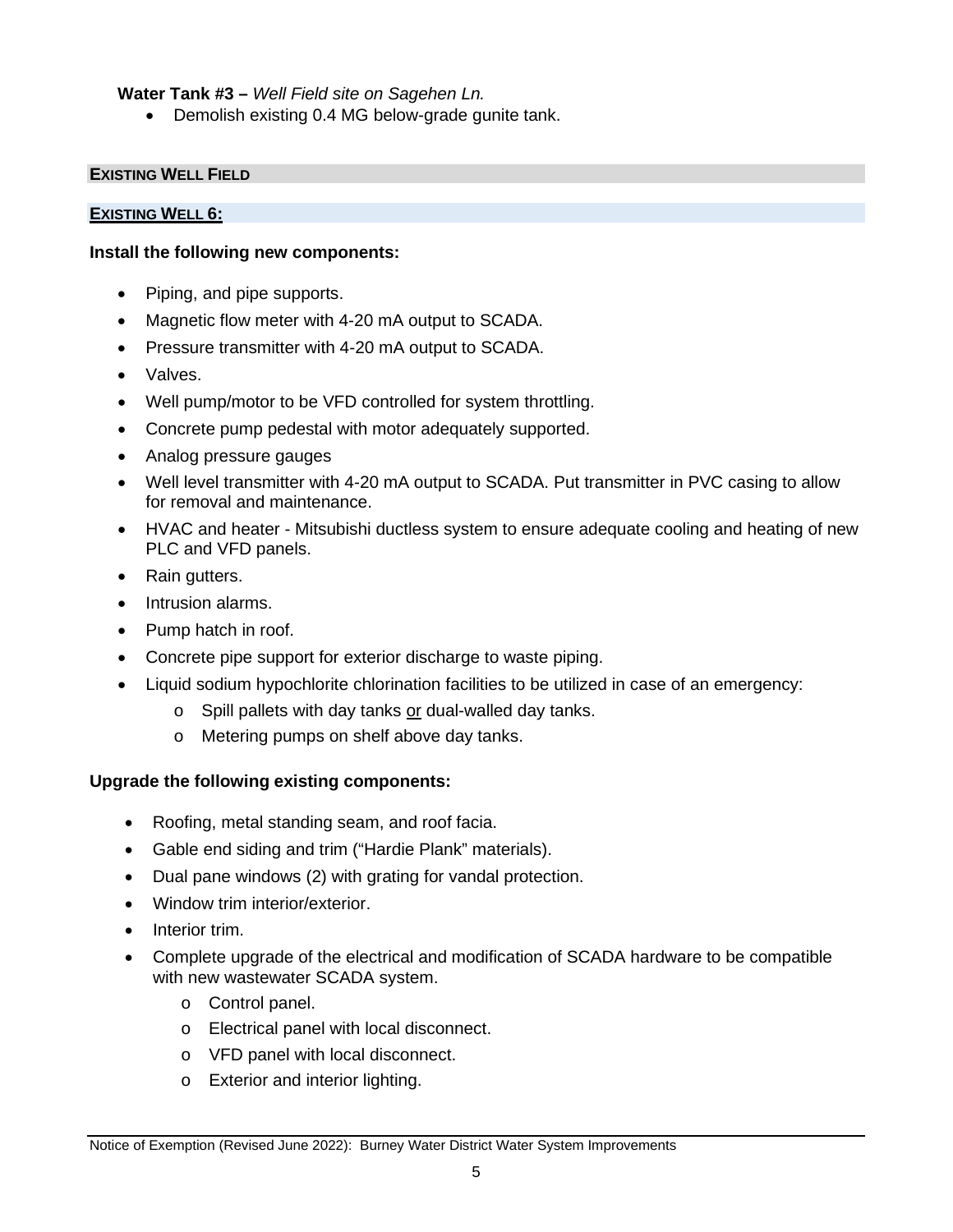## **Paint the following components:**

- Piping and appurtenances.
- Roof framing and gable end siding.
- Existing security screens.
- Exterior block with a sealer.
- Door (interior and exterior).
- Interior dry wall and trim.

## **EXISTING WELL 7:**

## **Install the following new components:**

- Piping, and pipe supports.
- Magnetic flow meter with 4-20 mA output to SCADA.
- Pressure transmitter with 4-20 mA output to SCADA.
- Valves.
- Well pump/motor to be VFD controlled for system throttling.
- Concrete pump pedestal with motor adequately supported.
- Analog pressure gauges.
- Well level transmitter with 4-20 mA output to SCADA. Install transmitter in PVC casing to allow for removal and maintenance.
- HVAC and heater Mitsubishi ductless system to ensure adequate cooling and heating of new PLC and VFD panels.
- Rain gutters.
- Intrusion alarms.
- Concrete pipe support for exterior discharge to waste piping.
- Liquid sodium hypochlorite chlorination facilities to be utilized in case of an emergency:
	- o Spill pallets with day tanks or dual-walled day tanks.
	- o Metering pumps on shelf above day tanks.
- Discharge piping and discharge vault with below-grade piping to existing ditch

## **Upgrade the following existing components:**

- Roofing, metal standing seam, and roof facia.
- Gable end siding and trim ("Hardie Plank" materials).
- Dual-pane windows (2) with grating for vandal protection.
- Interior/exterior window trim.
- Interior trim.
- Complete upgrade of electrical and modification of SCADA hardware to be compatible with new wastewater SCADA system:
	- o Control panel.
	- o Electrical panel with local disconnect.

Notice of Exemption (Revised June 2022): Burney Water District Water System Improvements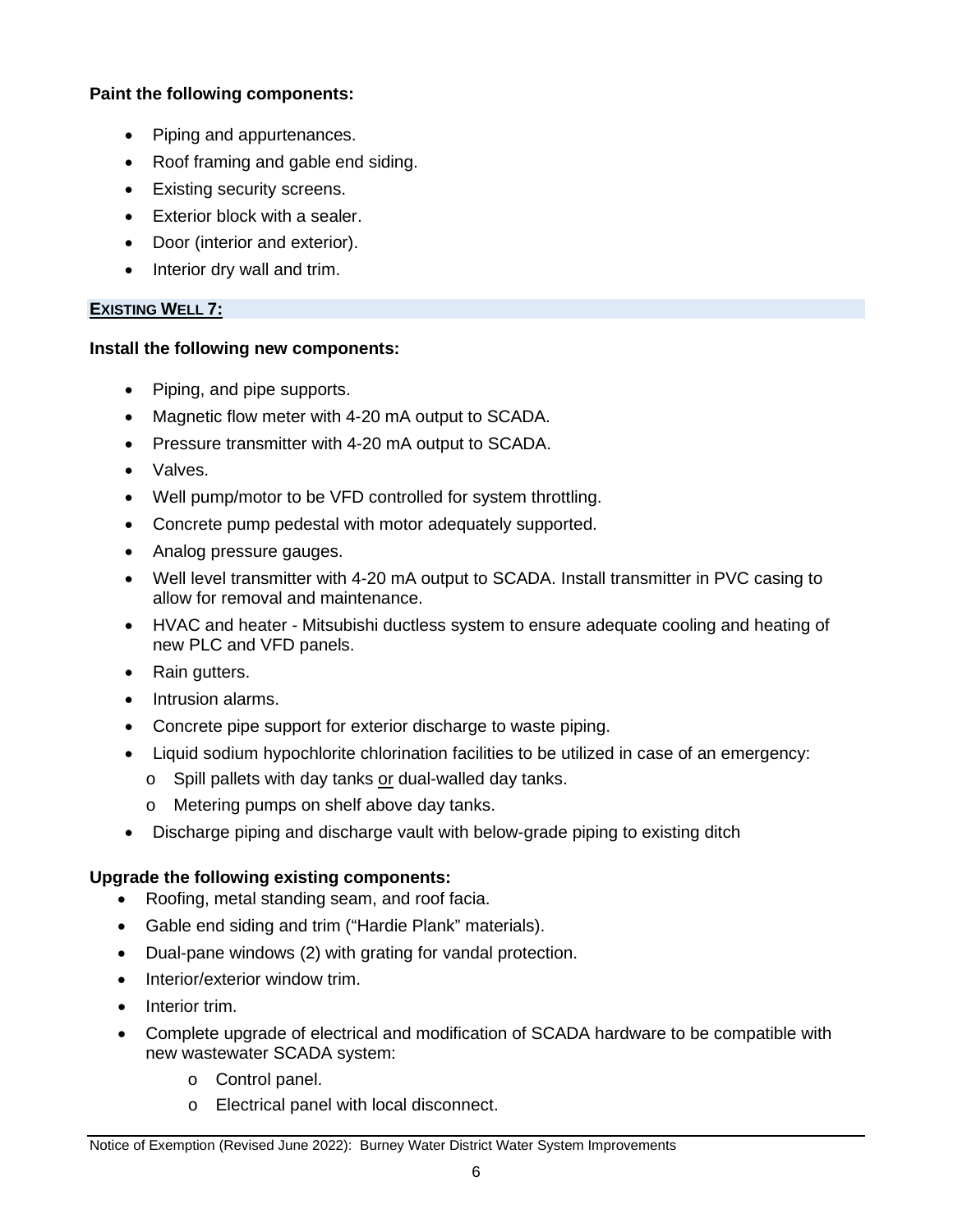- o VFD panel with local disconnect.
- o Exterior and interior lighting.

## **Paint the following components:**

- Piping and appurtenances.
- Roof framing and gable end siding.
- Existing security screens.
- Exterior block with a sealer.
- Door (interior and exterior).
- Interior dry wall and trim.

## **EXISTING WELL 8:**

## **Install the following new components:**

- Piping, and pipe supports.
- Magnetic flow meter with 4-20 mA output to SCADA.
- Pressure transmitter with 4-20 mA output to SCADA.
- Valves.
- Well pump/motor to be VFD controlled for system throttling.
- Concrete pump pedestal with motor adequately supported.
- Analog pressure gauges.
- Well level transmitter with 4-20 mA output to SCADA. Install transmitter in PVC casing to allow for removal and maintenance.
- HVAC and heater Mitsubishi ductless system to ensure adequate cooling and heating of new PLC and VFD panels.
- Demolish existing natural gas engine and all associated components and connect to new standby emergency generator and ATS, or upgrade existing natural gas engine and all associated components to maintain secondary power source.
- Rain gutters.
- Intrusion alarms.
- Pump hatch in roof.
- Liquid sodium hypochlorite chlorination facilities to be utilized in case of an emergency:
	- o Spill pallets with day tanks or dual-walled day tanks.
	- o Metering pumps on shelf above day tanks.

## **Upgrade the following existing components:**

- Roofing, metal standing seam, and roof facia.
- Gable end siding and trim ("Hardie Plank" materials).
- Dual-pane windows (2) with grating for vandal protection.
- Interior/exterior window trim.

Notice of Exemption (Revised June 2022): Burney Water District Water System Improvements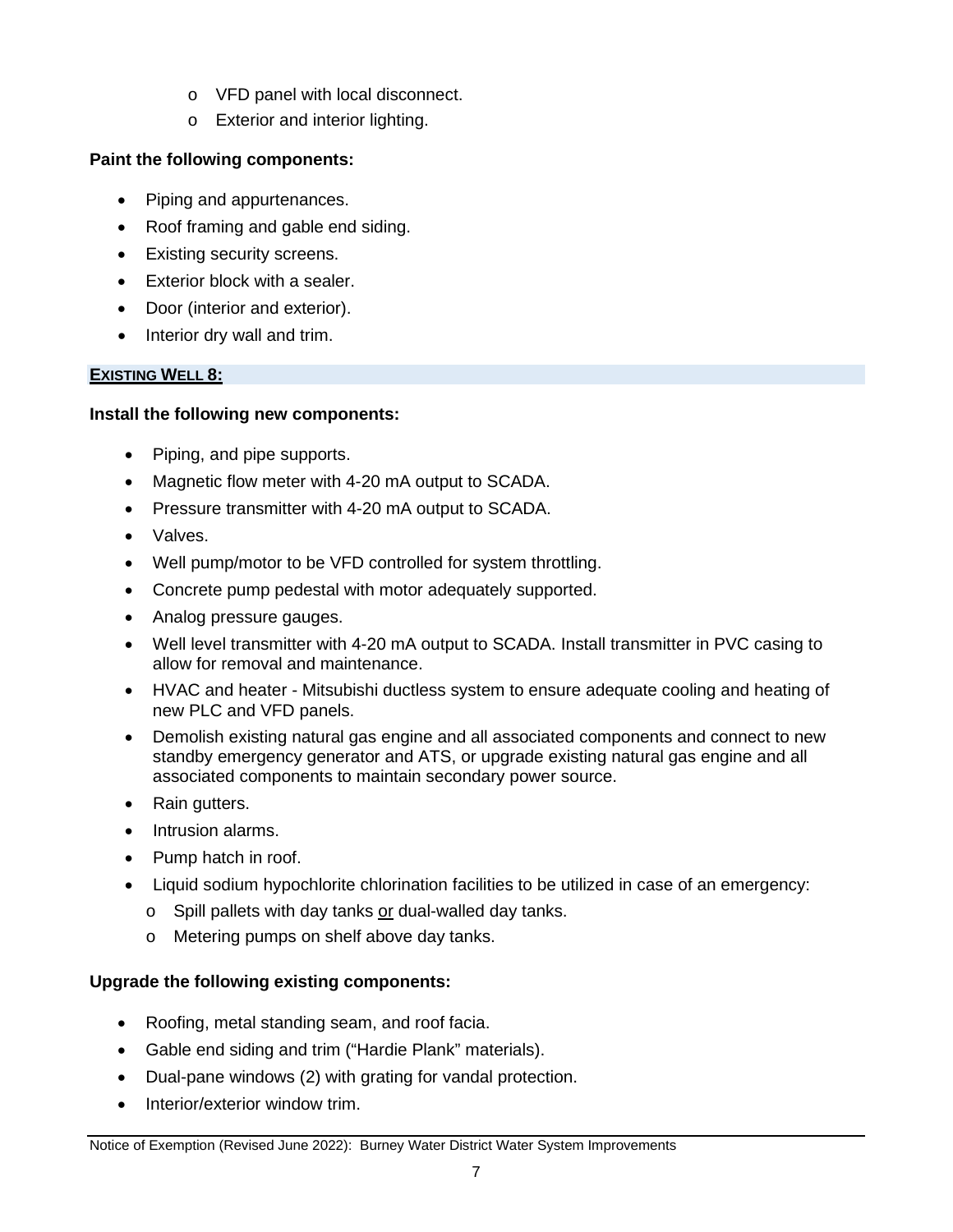- Interior trim.
- Complete upgrade of electrical and installation of SCADA hardware to be compatible with new wastewater SCADA system:
	- o Control panel.
	- o Electrical panel with local disconnect.
	- o VFD panel with local disconnect.
	- o Exterior and interior lighting.

## **Paint the following components:**

- Piping and appurtenances.
- Roof framing and gable end siding.
- Existing security screens.
- Exterior block with a sealer.
- Door (interior and exterior).
- Interior dry wall and trim.

## **WELL GENERATOR**

- Install emergency backup diesel generator with a weatherproof and sound-attenuating enclosure mounted on concrete slab to power Well 7, and either Well 6 or Well 8, as well as appurtenances to the wells.
- Replace existing manual transfer switches with new ATS.

## **SITE IMPROVEMENTS**

- Install piping for Well 7 discharge-to-waste and energy dissipater at piping terminus.
- Install antenna tower.
- Security and fence upgrades:
	- o New 45-degree arms faced out.
	- o New three strands of barbed wire.
	- o New gates (2) and gate posts with three strands of barbed wire.
	- o Reuse 90% of the existing line posts and 90% of the chain-link fabric.
	- o Replace damaged chain-link fabric and fence posts (approximately 10%).
	- o Add ties to existing fence fabric.
	- o New top rail all the way around exterior.
- Trim trees and brush where conflicts with fencing.
- Install security cameras and alarm system tied to SCADA system.
- Install new signage:
	- o "DANGER Water discharged without notice"
	- o "WARNING Security Cameras On-site"

Notice of Exemption (Revised June 2022): Burney Water District Water System Improvements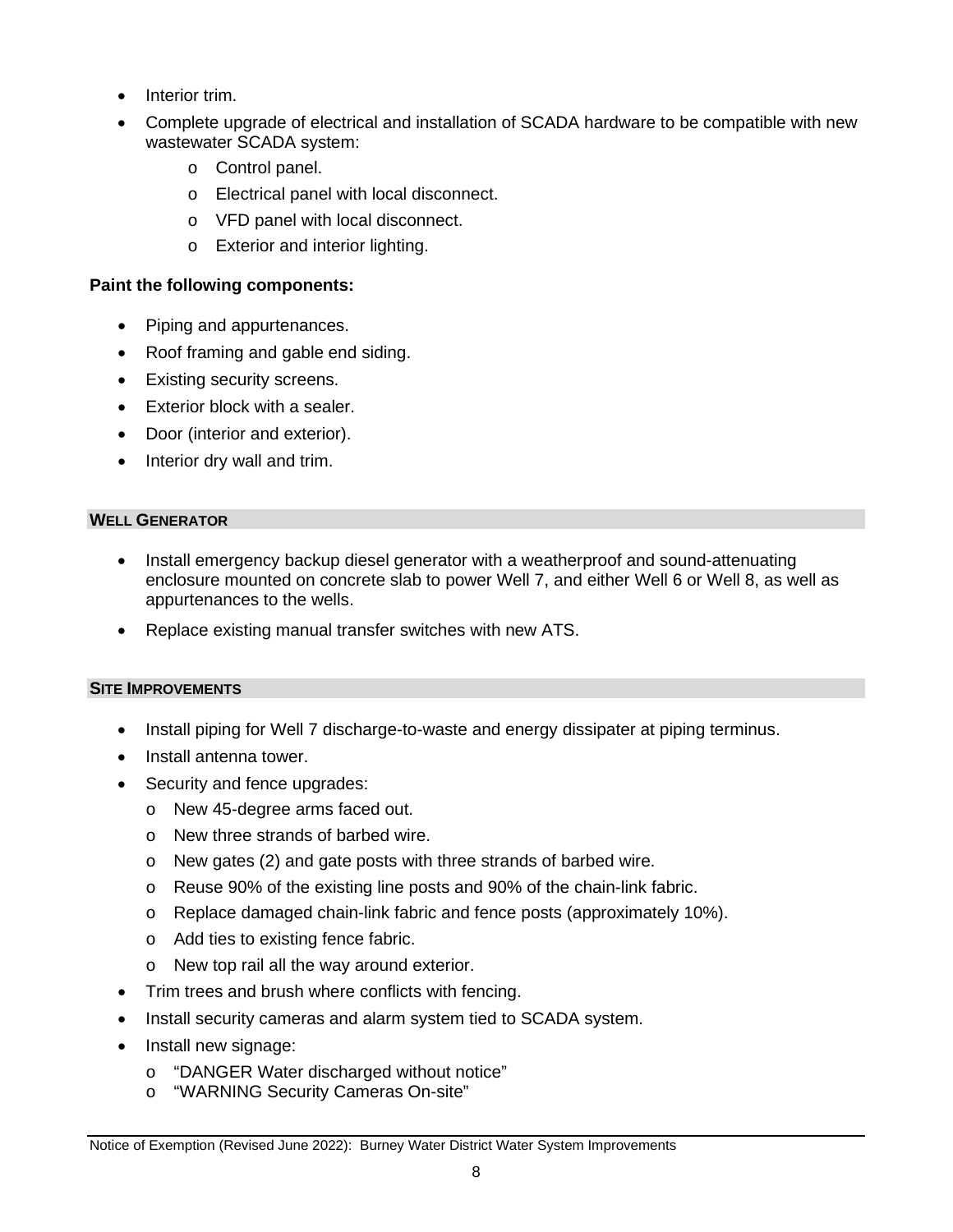## **ATTACHMENT B**

## **Notice of Exemption**

## **Burney Water District Water System Improvements**

As described in the Notice of Exemption (NOE), the proposed Project is categorically exempt from CEQA pursuant to §15301 (Class 1-Existing Facilities); §15302 (Class 2-Replacement or Reconstruction); §15303 (Class 3-New Construction or Conversion of Small Structures); and §15304 (Class 4-Minor Alterations to Land) of the CEQA Guidelines. CEQA Guidelines §15300.2 identifies exceptions that override a lead agency's ability to use a categorical exemption. These exceptions are listed below, followed by documentation of why each exception does not apply to the proposed Project.

**1. Location**. *Classes 3, 4, 5, 6, and 11 are qualified by consideration of where the project is to be located - a project that is ordinarily insignificant in its impact on the environment may in a particularly sensitive environment be significant. Therefore, these classes are considered to apply in all instances, except*  where the project may impact on an environmental resource of hazardous or critical concern where *designated, precisely mapped, and officially adopted pursuant to law by federal, state, or local agencies*.

The proposed project is supported in part by Class 3 and Class 4 exemptions. As documented below, no evidence has been found to suggest that the project location is particularly sensitive. Likewise, the project is not expected to affect an environmental resource of hazardous or critical concern. Therefore, the Class 3 and Class 4 exemptions are applicable to the proposed project.

**2. Cumulative Impact**. *All exemptions are inapplicable when the cumulative impact of successive projects of the same type in the same place, over time, is significant.* 

The project involves improvements to existing components of the BWD public water system that are required to ensure a safe and reliable water supply for the community. No successive improvements to the BWD's water system are proposed. Impacts during construction are temporary and would cease at completion of the project. Although new diesel generators would be installed at the Booster Pump Station and Well Field sites, they would be used only in the event of an emergency. The generators must comply with current Shasta County Air Quality Management District (SCAQMD) regulations for diesel engines. In addition, noise attenuation measures would be implemented to ensure that the noise level standards included in the County's General Plan are not exceeded. Therefore, the impacts of the proposed project would not be cumulatively considerable.

**3. Significant Effect.** *A categorical exemption shall not be used for an activity where there is a reasonable possibility that the activity will have a significant effect on the environment due to unusual circumstances.* 

An "unusual circumstance" exists if the project's circumstances differ from the general circumstances of projects covered by the applicable exemption, and, if so, whether there is a reasonable possibility of a significant effect on the environment *due to* the unusual circumstances. As documented below, there are no unusual circumstances that would preclude a categorical exemption for the proposed project.

## **Aesthetics:**

New permanent structures would include a generator at the Booster Pump Station site, and a generator, chlorination building, antenna tower, and a switchboard and ATS on the Well Field site. The generators would be placed within enclosures and be mounted on concrete slabs. The Booster Pump Station generator would be placed in the fenced yard in front of the building. The generator would be visible to the travelling public on Hudson Street; however, given the presence of significant trees and dense vegetation along this stretch of Hudson Street, the generator would not be a visually prominent feature in

Notice of Exemption (Revised June 2022): Burney Water District Water System Improvements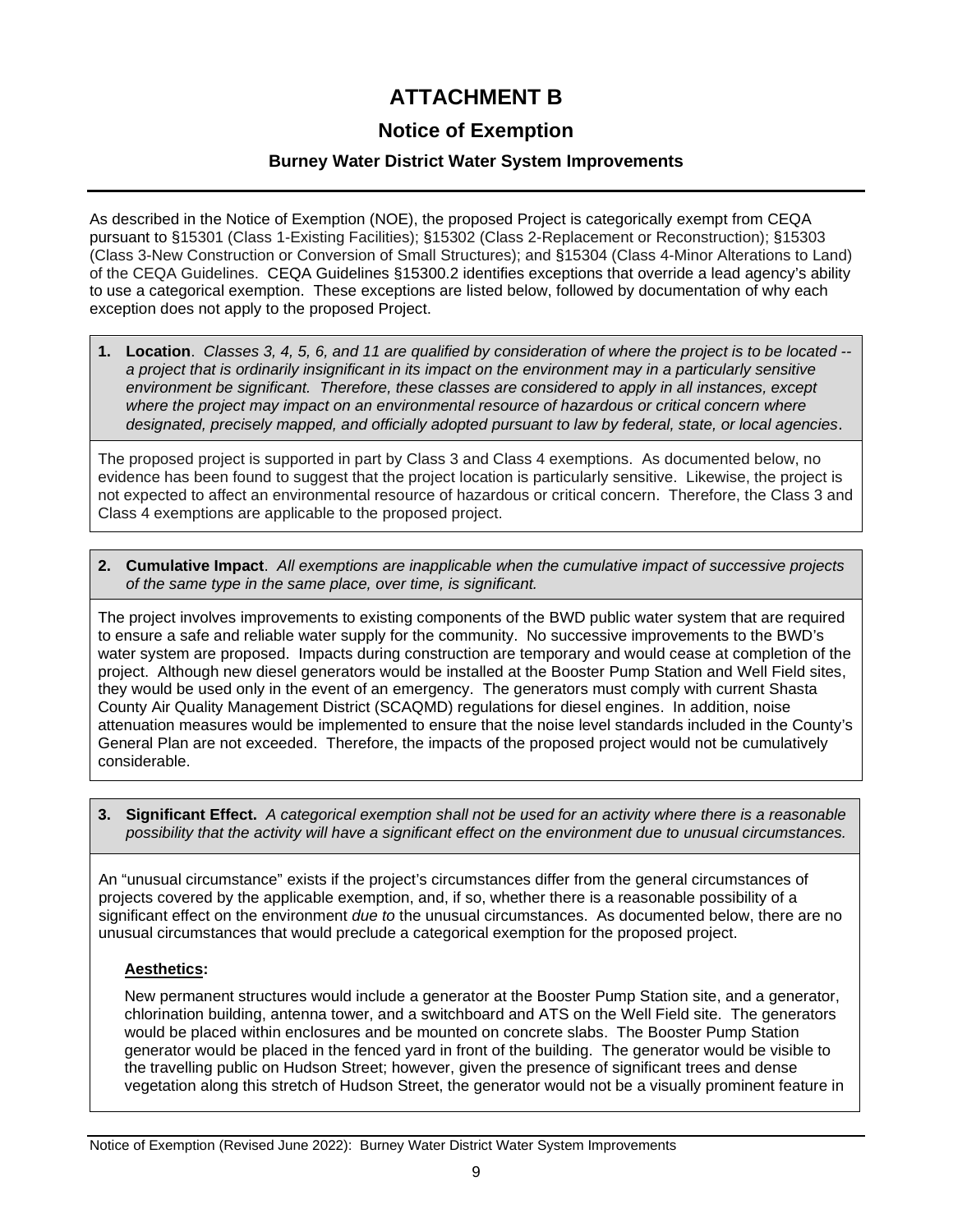the viewshed. The Well Field generator would be placed in the southeasterly section of the property and would not be visible from adjacent streets or properties. Due to the vegetation surrounding the Well Field Site, the chlorination building, antenna tower, and switchboard and ATS would not be visible from adjacent streets or properties.

No trees would be removed to accommodate any of the improvements. Temporary visual impacts during construction due to excavation and staging activities would cease at the completion of the improvements. No unusual circumstances are present that would preclude a categorical exemption for the proposed project.

#### **Agriculture and Forest Resources:**

None of the project sites are located on land zoned for agricultural purposes. Although the Mountain View Tank is located on land zoned for timber production, improvements would be limited to recoating the tank and repairing/improving existing equipment; no tree removal or expansion of the facility would occur. No unusual circumstances are present that would preclude a categorical exemption for the proposed project.

#### **Air Quality/Greenhouse Gas (GHG) Emissions:**

Shasta County has been designated as a non-attainment area for State ozone standards and State PM10 standards. The County is designated as an attainment or unclassified area for all other federal and State ambient air quality standards. Emissions during construction would be minimal and cease at completion of the improvements.

The diesel generators proposed for the Booster Pump Station and Well Field sites must comply with applicable sections of SCAQMD Rule 3-28 (Stationary Internal Combustion Engines) that were adopted to limit emissions of nitrogen oxides (NOX) and carbon monoxide (CO). In addition, architectural coatings and solvents must comply with SCAQMD Rule 3-31 (Architectural Coatings). There are no unusual circumstances associated with air quality that would preclude a categorical exemption for the proposed project.

## **Biological Resources:**

As further documented below, there are no unusual circumstances associated with biological resources that would preclude a categorical exemption for the proposed project.

## *Special-Status Plant Species*

Review of the U.S. Fish and Wildlife Service species list for the project area identified one federally listed plant species, slender Orcutt grass, as potentially occurring in the project vicinity. The project area does not contain designated critical habitat for any federally listed plant species. CNDDB records identified the Lassen paintbrush, a special status species, as being broadly mapped in the general vicinity of the Booster Pump Station, Well Field, and Timber Ridge tank sites. CNDDB records indicate that the following special-status plants have been reported within an approximate five-mile radius of the project area: broad-nerved hump moss, English sundew, hairy marsh hedge-nettle, Jepson's dodder, little hulsea, long-haired star tulip, long-leaved starwort, long-stiped campion, Red Bluff dwarf rush, and tufted loosestrife. The following non-special-status plants have been reported within an approximate five-mile radius of the project area: English Peak greenbriar, profuse-flowered pogogyne, and woolly meadowfoam

A botanical field evaluation was completed by an ENPLAN botanist on October 23, 2017. Most of the special-status plant species potentially occurring in the project area would not have been evident at the time the fieldwork was conducted; however, due to past land disturbance, no suitable habitat for specialstatus plants exists on the project sites.

#### *Special-Status Wildlife Species*

Review of the USFWS species list for the project area identified the following federally listed animal species or candidates for federally listing as potentially being affected by the proposed project: northern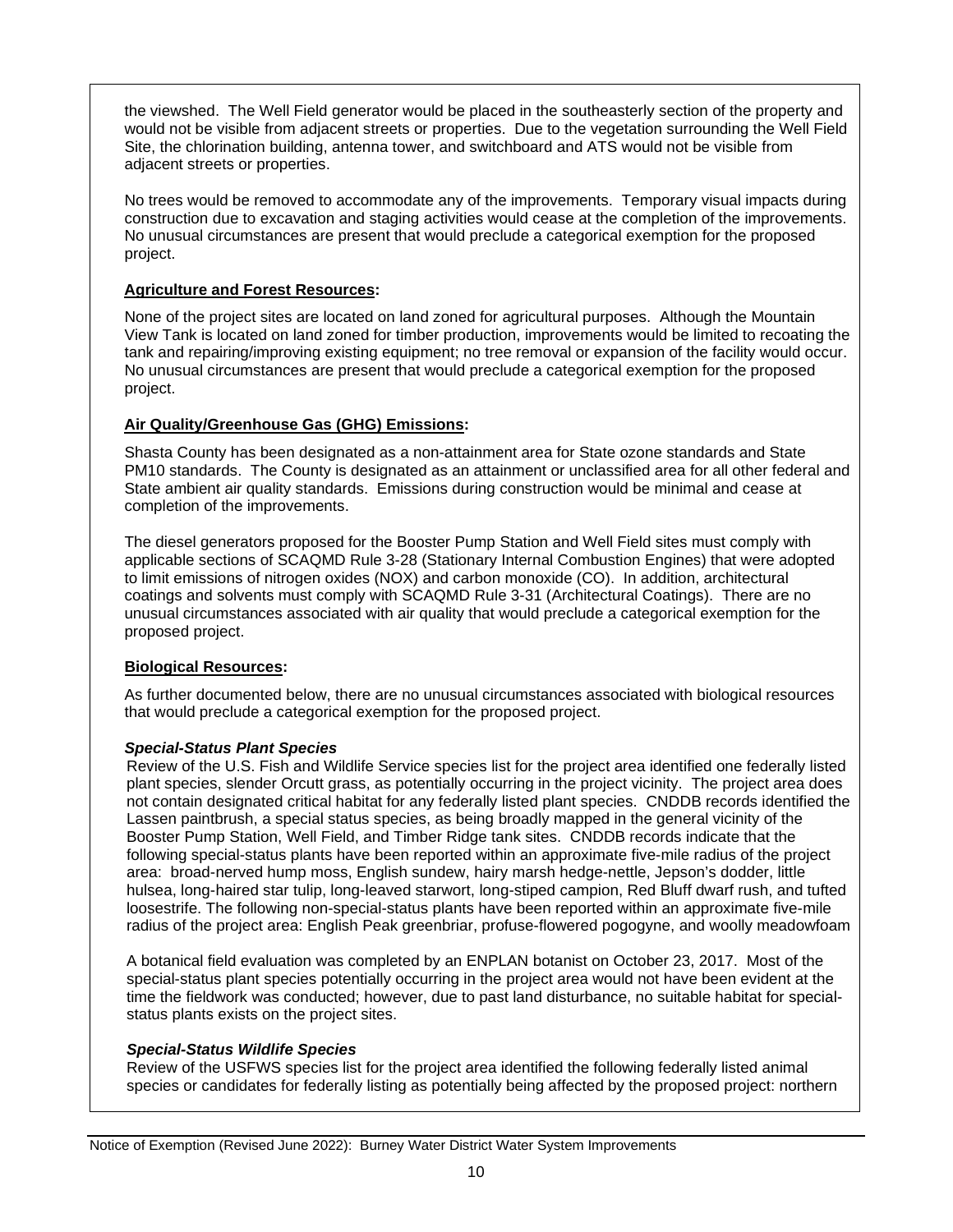spotted owl, Delta smelt, monarch butterfly, conservancy fairy shrimp, and Shasta crayfish. The USFWS does not identify designated critical habitat in the study area for any federally listed animal species.

CNDDB records identified three special status species, American badger, California wolverine, and North American porcupine, as occurring in the general vicinity of the Booster Pump Station, Well Field, and Timber Ridge tank sites. CNDDB records also show that the following special-status animals have been reported within an approximate five-mile radius of the project area: bald eagle, bank swallow, fisher, greater sandhill crane, northern goshawk, Pit-Klamath brook lamprey, rough sculpin, Shasta crayfish, and Sierra Nevada red fox. The following non-status animal species have also been reported within the search radius: Archimedes pyrg, canary duskysnail, Great Basin rams-horn, great blue heron, kneecap lanx, long-eared myotis, Morrison bumble bee, osprey, and southern long-toed salamander.

To determine the presence/absence of special-status animal species, a wildlife survey of the project area was completed by an ENPLAN wildlife biologist on August 9, 2017. Most of the special-status animal species potentially occurring in the project area would not have been evident at the time the fieldwork was conducted. However, the potential presence of special-status species was readily determined on the basis of observed habitat characteristics. No special-status animal species were observed during the survey or are anticipated to occur in the project area.

There is no undisturbed, unique, or high-quality habitat present in or adjacent to the project sites. In addition, there are no unique springs, water bodies, or wetlands in or adjacent to the project sites, and no trees would be removed to accommodate the proposed improvements.

#### *Nesting Migratory Birds*

The USFWS identified the following *Birds of Conservation Concern* as potentially being affected by the proposed project: Cassin's finch, evening grosbeak, oak titmouse, and wrentit. If present on site, construction could result in nest removal or indirectly affect nesting birds by causing adults to abandon their nests in response to loud noise levels and other human-induced disturbances during construction. The potential for adversely affecting nesting birds will be minimized by conducting construction activities outside of the nesting season (between September 1 and January 31) or conducting pre-construction nesting surveys in accordance with existing standard construction measures if work is conducted during the nesting season.

#### **Energy**

The proposed project does not include any components that would result in environmental impacts due to the wasteful, inefficient, or unnecessary consumption of energy resources in the long-term. There are no unique circumstances related to energy use during construction of the proposed project that would result in more significant impacts than other similar construction projects.

## **Geology and Soils:**

According to the Alquist-Priolo Earthquake Fault Zoning Map for Shasta County, the nearest Special Study Zone is approximately 2.5 miles northeast of the project area. In addition, review of the U.S. Geological Survey's (USGS) earthquake fault map shows several north and south trending earthquake faults in the project area. However, the project does not include the construction of structures for human occupancy and would not increase the likelihood that an earthquake would occur in the area.

Soils on the Project sites are mapped by the USDA Natural Resources Conservation Service (NRCS) as Jimmerson loam-Jimmerson stony sandy loam complex, 2 to 15 percent slopes (Booster Pump Station, Well Field, and Timber Ridge Tank sites); Gooval cobbly loam, 2 to 9 percent slopes (Ivan Marx Tank site); and Gasper-Scarface complex, 15-30 percent slopes (Mountain View Tank site). These soil types are found throughout the Burney area and are not unique to the project sites. No unusual circumstances are present that would preclude a categorical exemption for the proposed project.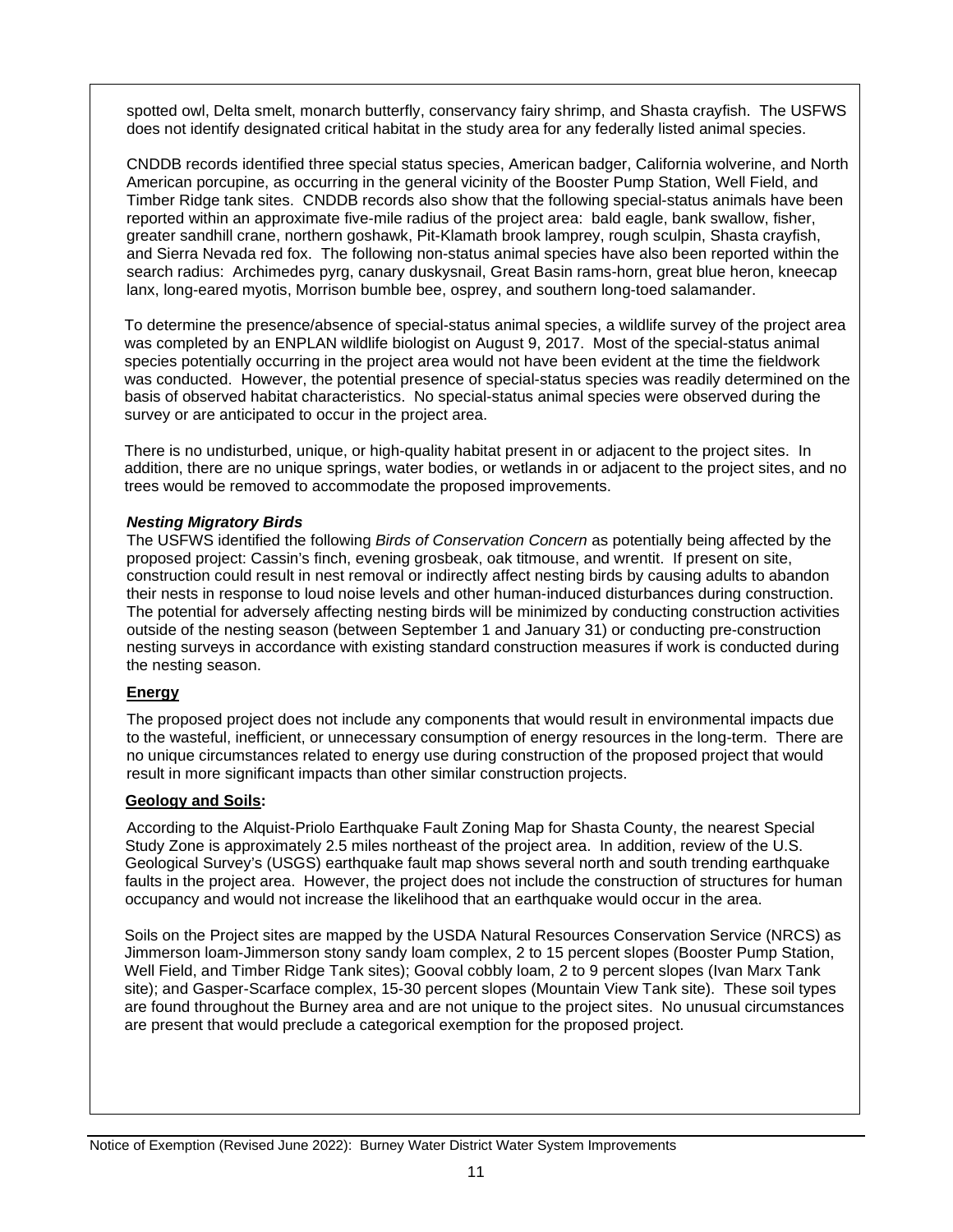#### **Hydrology and Water Quality**

Construction activities would result in the temporary disturbance of soil and would expose disturbed areas to potential storm events, which could generate accelerated runoff, localized erosion, and sedimentation. However, this is a temporary impact during construction activities, and no long-term impacts would occur. Best Management Practices (BMPs) for erosion/sediment control would be implemented in accordance with state and local requirements. In addition, earth disturbance would be limited to approximately 0.08 acres (3,485 square feet) for the installation of pipe at the Well Field site. In addition, according to the Federal Emergency Management Agency (FEMA) Flood Insurance Rate Map (Panels 06089C0750G, 06089C0745G, and 06089C1050G, effective March 17, 2011, Not Printed), none of the project sites is located within a flood hazard zone. No unusual circumstances are present that would preclude a categorical exemption for the proposed project.

#### **Land Use and Planning:**

The project would not physically divide an established community or cause an environmental impact due to conflict with a land use plan, policy, or regulation. No unusual circumstances are present that would preclude a categorical exemption for the proposed project.

#### **Mineral Resources:**

The California Geological Survey has not designated any Mineral Resource Zones in the project sites. In addition, there are no properties in the project area that are zoned for mining activities. The proposed project would have no effect with respect to mineral resources.

#### **Noise:**

Construction activities would result in a temporary increase in noise levels in the area. However, there is nothing unique to the project that would result in more significant impacts than other construction projects in the area. The project includes installation of new diesel generators at the Booster Pump Station and Well Field sites; however, the generators would be used only in the event of an emergency.

If the District chooses to upgrade the current natural gas engine at Well 8, there would be no new noise output from the site. If the District chooses to demolish the current natural gas engine, Well 8 would run off PG&E power as the other wells currently do, resulting in no noise increase from the site. In addition, all projects in Shasta County must comply with the noise level standards included in the County's General Plan. Noise attenuation measures must be implemented to ensure that the noise level standards are not exceeded. The project does not include any other components that would result in a significant increase in long-term noise impacts. No unusual circumstances are present that would preclude a categorical exemption for the proposed project.

#### **Population and Housing:**

The purpose of the project is to upgrade aging infrastructure and buildings to ensure a reliable water supply for customers in the BWD service area. Because the project does not include any components that would increase capacity of the BWD water system, the project would not induce population growth in the area beyond that currently projected in the County's General Plan.

#### **Public Services/Recreation:**

There are no unique recreational facilities or resources in or adjacent to the project sites. In addition, because the project would not induce population growth, the project would not generate a demand for additional fire protection, police protection, schools, parks/recreational facilities, or other public services.

#### **Transportation/Traffic:**

Because the project would not induce population growth, the project would not result in a permanent increase in traffic. Access to the project site would be via existing roads; no new access routes to the sites would be constructed. There would be short-term increases in local traffic associated with construction workers, delivery vehicles, and equipment; however, existing regulations require safety measures to be employed to safeguard travel by the general public during construction. No unusual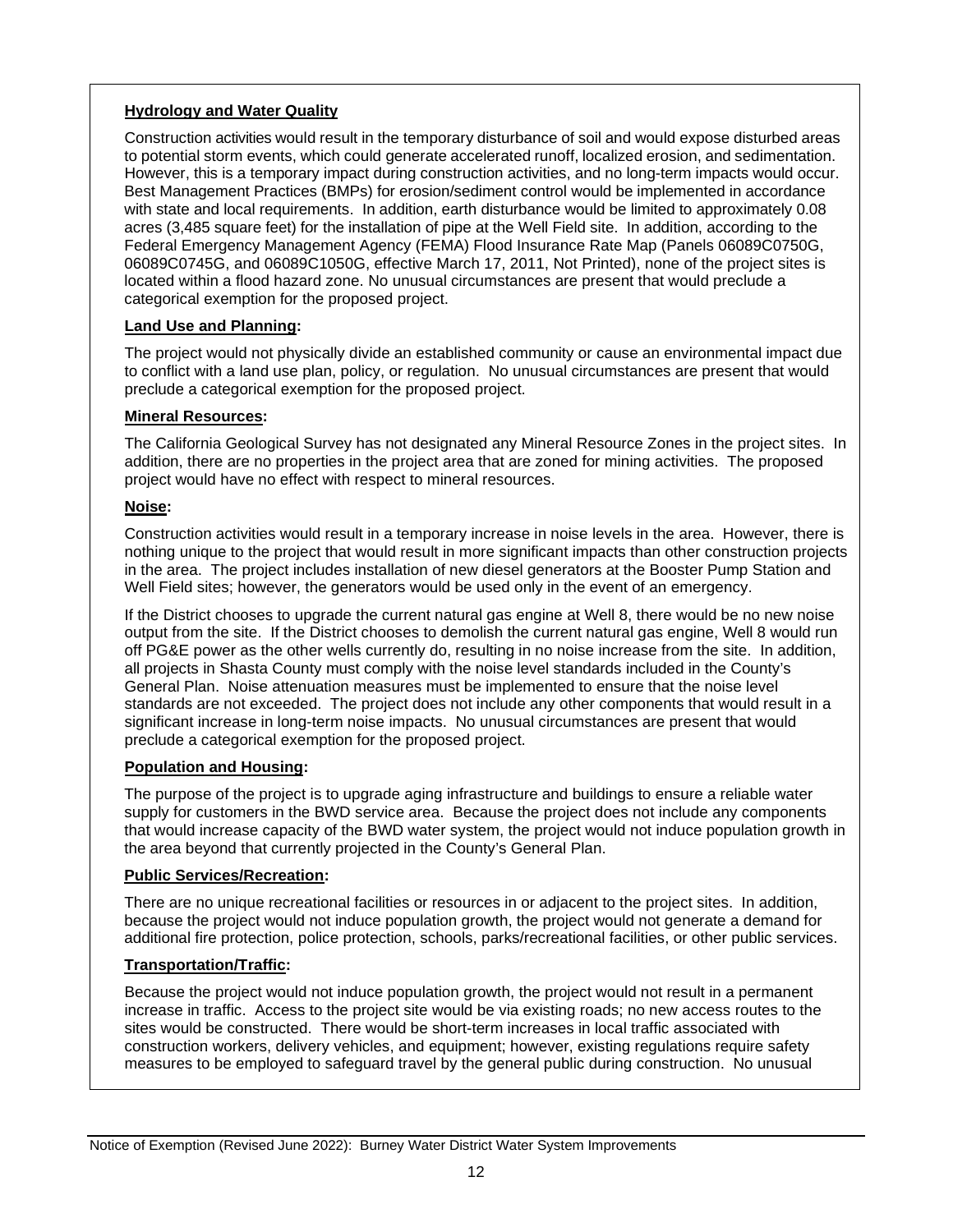circumstances are present that would preclude a categorical exemption for the proposed project.

## **Utilities and Service Systems:**

Because the project would not induce population growth, the project would not generate additional demand for power, natural gas, telecommunications facilities, stormwater drainage, wastewater treatment, or other utilities or services. There are no unusual circumstances associated with utilities or service systems that would preclude a categorical exemption for the proposed project.

## **Wildfire:**

The proposed project does not include any development or improvements that would increase the longterm risk of wildland fires or expose people or structures to wildland fires. There are no unique circumstances associated with the proposed project that would result in more significant impacts than other similar projects in the area.

**4. Scenic Highways.** *A categorical exemption shall not be used for a project which may result in damage to scenic resources, including but not limited to, trees, historic buildings, rock outcroppings, or similar resources, within a highway officially designated as a State Scenic Highway.*

According to the California Scenic Highway Mapping System, there are no officially designated State Scenic Highways in the project area. The nearest State Scenic Highway is a portion of Route 151 (Shasta Dam Boulevard), located approximately 45 miles west of the Project area. Therefore, there would be no impact.

**5. Hazardous Waste Sites.** *A categorical exemption shall not be used for a project located on a site which is included on any list compiled pursuant to* §*65962.5 of the Government Code.* 

The following databases were reviewed to determine whether the project sites are identified as a hazardous waste site pursuant to Government Code §65962.5:

- List of Hazardous Waste and Substances sites from the Department of Toxic Substances Control (DTSC) EnviroStor database.
- SWRCB GeoTracker Database
- List of solid waste disposal sites identified by SWRCB with waste constituents above hazardous waste levels outside the waste management unit.
- List of active Cease and Desist Orders and Clean-Up and [Abatement](http://www.calepa.ca.gov/files/2016/10/SiteCleanup-CorteseList-CDOCAOList.xlsx) Orders from the SWRCB.

The records search revealed that the project is not located on a hazardous waste site. There are no active clean-up sites or hazardous waste sites on or adjacent to the proposed project sites. The nearest open case is a leaking underground storage tank (LUST) located at the southwestern corner of the Highway 299 and Plumas Street intersection, approximately 2,000 feet from the proposed project sites. Due to the distance, the project would not impact or be impacted by the clean-up site.

**6. Historical Resources.** A categorical exemption shall not be used for a project which may cause a substantial adverse change in the significance of a historical resource.

A Cultural Resources Inventory and Evaluation Report (CRI) was completed for the proposed project by ENPLAN. The study included a records search, Native American consultation, and field evaluation. The records search included review of records at the Northeast Information Center of the California Historical Resources Information System (NEIC/CHRIS) and Shasta Historical Society; and a review of historic maps, the *National Register of Historic Places, California Register of Historic Resources*, *California Historical Landmarks*, *California Inventory of Historic Resources,* and *California Points of Historic Interest.* 

A records search was conducted at the Northeast Information Center of the California Historical Resources Information System (NEIC/CHRIS) on March 22 and August 31, 2017, and covered a half-mile radius around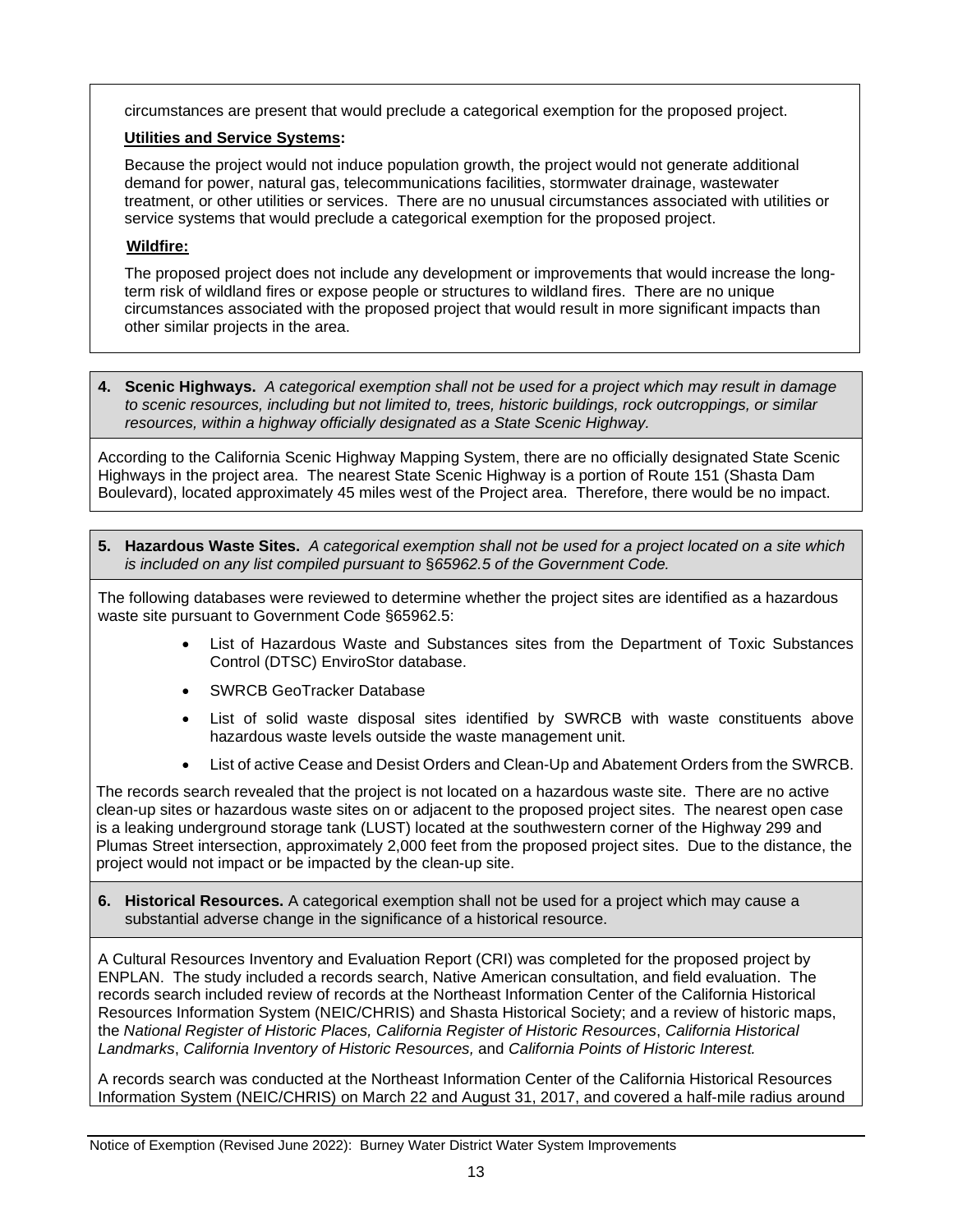the project's Area of Potential Effects (APE). The records search revealed that six sites have been recorded within a half-mile radius of the APE (two prehistoric lithic scatters, the historic Greer-Cornaz Ditch, a handsplit rail fence, a historic can dump, and a segment of track from the McCloud River Railroad). None of these sites are within the project's APE.

On August 22, 2017, the Native American Heritage Commission (NAHC) conducted a search of the Sacred Lands File and indicated that no known Native American sacred sites or cultural resources are located in the project area. The NAHC also provided contact information for several Native American representatives and organizations, who were contacted with a request to provide comments on the proposed project. Comments were submitted by Sami Jo Difuntorum of the Shasta Tribe stating that the proposed project will not impact any known Shasta cultural resources. Comments were submitted by Kelli Hayward of the Wintu Tribe of Northern California stating that the area is in the ancestral territory of the Pit River Tribe. No other comments or concerns were submitted by any other Native American tribe.

Archaeological fieldwork took place on October 23, 2017, during which the APE for each site was intensively surveyed to identify cultural resources that would be potentially affected by the proposed project. No cultural resources were identified during the field survey. Although no cultural resources were identified, and the APE contains a considerable amount of modern disturbance, there is always some potential for previously unknown cultural resources to be encountered during site excavation. However, the following standard construction measures that will be included in construction contracts for the project address the inadvertent discovery of cultural resources and human remains:

- 1. In the event of any inadvertent discovery of archaeological or paleontological resources (i.e., burnt animal bone, midden soils, projectile points or other humanly modified lithics, historic artifacts, fossils, etc.), all such finds shall be subject to PRC §21083.2 and CEQA Guidelines §15064.5. Procedures for inadvertent discovery include the following:
	- a. If the find is an archaeological resource, all work within 50 feet of the find shall be halted until a professional archaeologist can evaluate the significance of the find in accordance with National Register of Historic Places and California Register of Historic Resources criteria.
	- b. If the find is a paleontological resource, all work within 50 feet of the find shall be halted until a professional paleontologist can evaluate the significance of the resource.
	- c. If any find is determined to be significant by the archaeologist, or paleontologist as appropriate, then the District shall meet with the archaeologist, or paleontologist, to determine the appropriate course of action. If necessary, a Treatment Plan prepared by an archeologist (or paleontologist), outlining recovery of the resource, analysis, and reporting of the find shall be prepared. The Treatment Plan shall be reviewed and approved by the City prior to resuming construction.
- 2. In the event that human remains are encountered during construction activities, the District shall comply with §15064.5 (e) (1) of the CEQA Guidelines and PRC §7050.5. All project-related ground disturbance within 100 feet of the find shall be halted until the County coroner has been notified. If the coroner determines that the remains are Native American, the coroner will notify the Native American Heritage Commission to identify the most likely descendants of the deceased Native Americans. Project-related ground disturbance in the vicinity of the find shall not resume until the process detailed in §15064.5 (e) has been completed.

#### **DOCUMENTATION:**

- **California Air Resources Control Board.** Area Designations Maps―State and National. [http://www.arb.ca.gov/desig/adm/adm.htm.](http://www.arb.ca.gov/desig/adm/adm.htm) Accessed June 2022.
- **California Department of Conservation**, California Geological Survey. SMARA Mineral Land Classification Maps. [http://maps.conservation.ca.gov/cgs/informationwarehouse/index.html?map=mlc.](http://maps.conservation.ca.gov/cgs/informationwarehouse/index.html?map=mlc) Accessed June 2022.